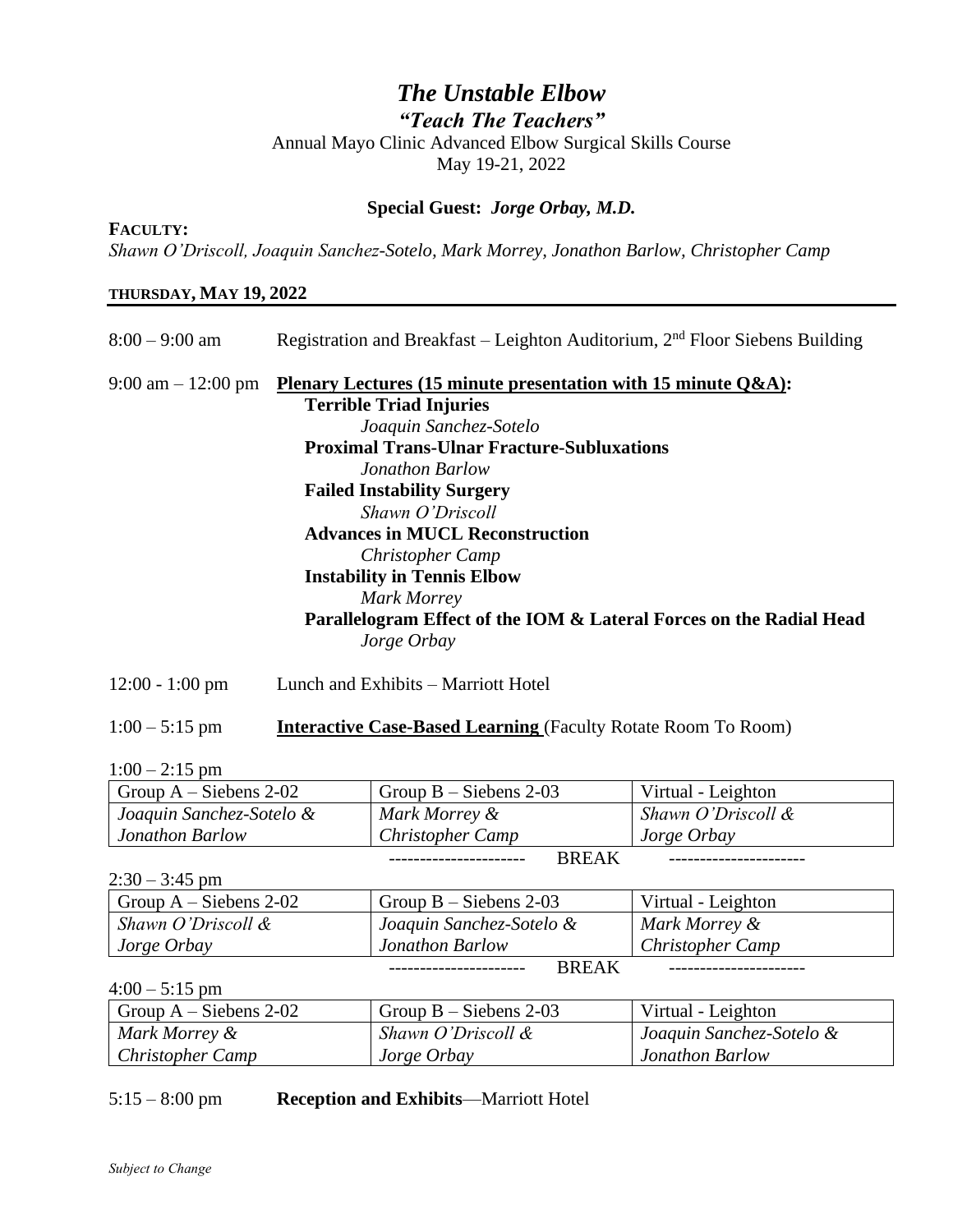| $7:00-8:00$ am                      | Breakfast and Exhibits – Marriott Hotel |                                                                                                                                                                        |
|-------------------------------------|-----------------------------------------|------------------------------------------------------------------------------------------------------------------------------------------------------------------------|
| $8:00 \text{ am} - 3:30 \text{ pm}$ |                                         | <i>"Elbow Room"</i> - A day in the OR with the team at Mayo<br>Shawn O'Driscoll<br><b>Christopher Camp</b><br>Joaquin Sanchez-Sotelo<br>Jonathon Barlow<br>Mark Morrey |
|                                     | <b>Masters of Ceremonies</b>            | Jonathon Barlow<br><b>Christopher Camp</b><br>Joaquin Sanchez-Sotelo                                                                                                   |
|                                     | <b>Special Guest Host</b>               | Jorge Orbay                                                                                                                                                            |
|                                     | Boxed lunch will be provided.           |                                                                                                                                                                        |

3:45 – 5:00 pm **Debrief & Panel Discussion**

## **SATURDAY, MAY 21, 2022**

6:45 – 7:30 am Breakfast – Landow Atrium (Gonda Subway)

| $7:45 - 9:30$ am | Lab $1 \sim$ Study Group A                | Lectures & Videos Session $1 \sim$ Group B<br><b>Guest: Jorge Orbay</b>                                                                          |
|------------------|-------------------------------------------|--------------------------------------------------------------------------------------------------------------------------------------------------|
|                  | Opening Wedge Ulnar                       |                                                                                                                                                  |
|                  | Osteotomy<br>MCL and coronoid<br>exposure | • IJS How-To Video<br>• When is the IJS essential vs optional vs<br>unnecessary?<br>• What do I do with IJS complications?<br>• Case Discussions |

 $9:30 - 9:45$  am Break

| $10:00 - 11:45$ am | Lab $1 \sim$ Study Group B       | Lectures & Videos Session $1 \sim$ Group B<br><b>Guest: Jorge Orbay</b>          |
|--------------------|----------------------------------|----------------------------------------------------------------------------------|
|                    | Opening Wedge Ulnar<br>Osteotomy | • IJS How-To Video<br>• When is the IJS essential vs optional vs<br>unnecessary? |
|                    | MCL and coronoid<br>exposure     | • What do I do with IJS complications?<br>• Case Discussions                     |

11:45 am – 12:45 pm Lunch - Landow Atrium (Gonda Subway)